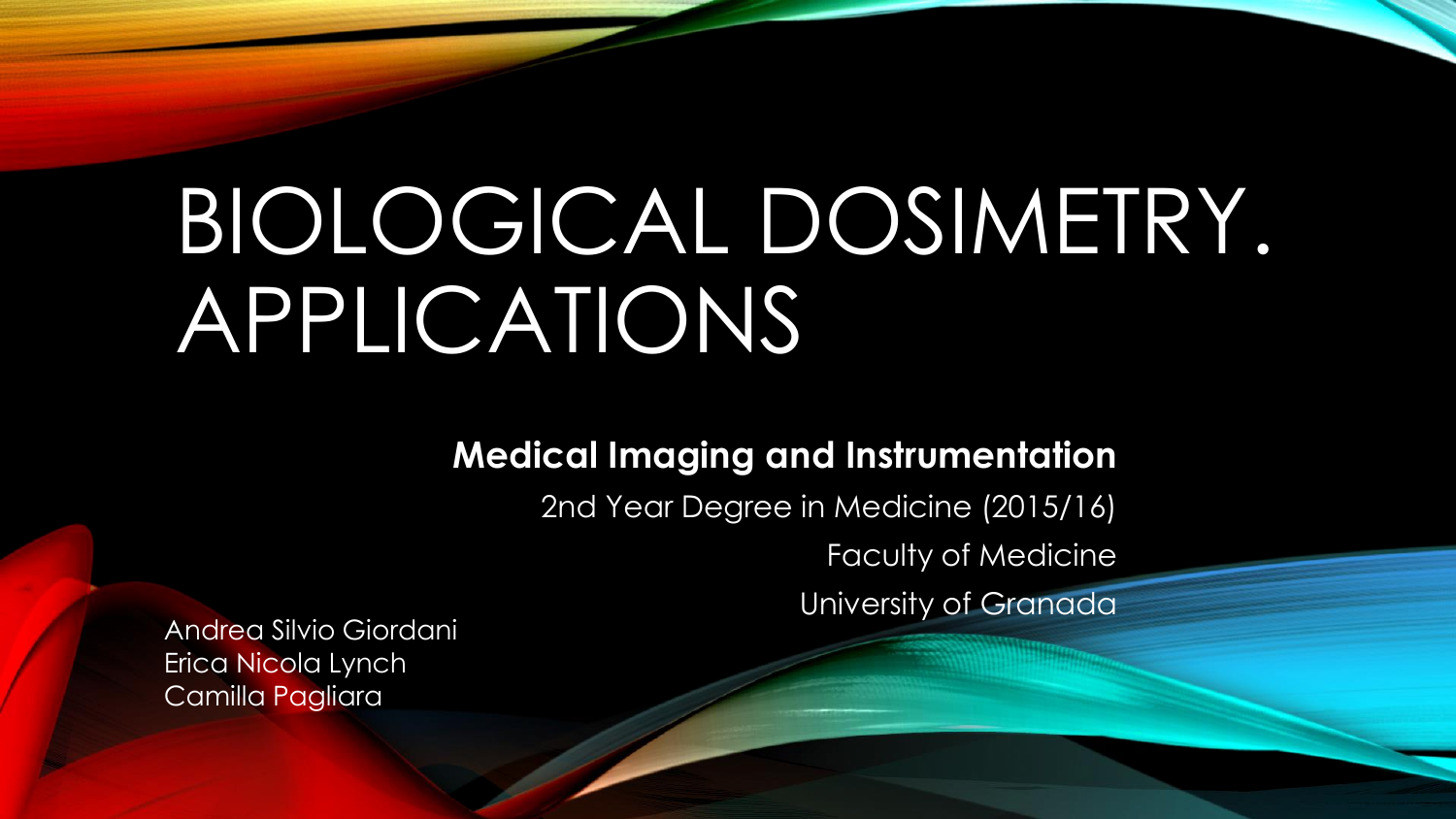# BIOLOGICAL DOSIMETRY: DEFINITION

Tecnique which allows the evaluation of the **degree of exposure** to **ionizing radiation** through the study of the related biological effects

|                               | <b>OBJECTIVES</b>     |                                                        |
|-------------------------------|-----------------------|--------------------------------------------------------|
| Predict the<br>health effects | Evaluate the<br>risks | Achieve<br>protection<br>against ionizing<br>radiation |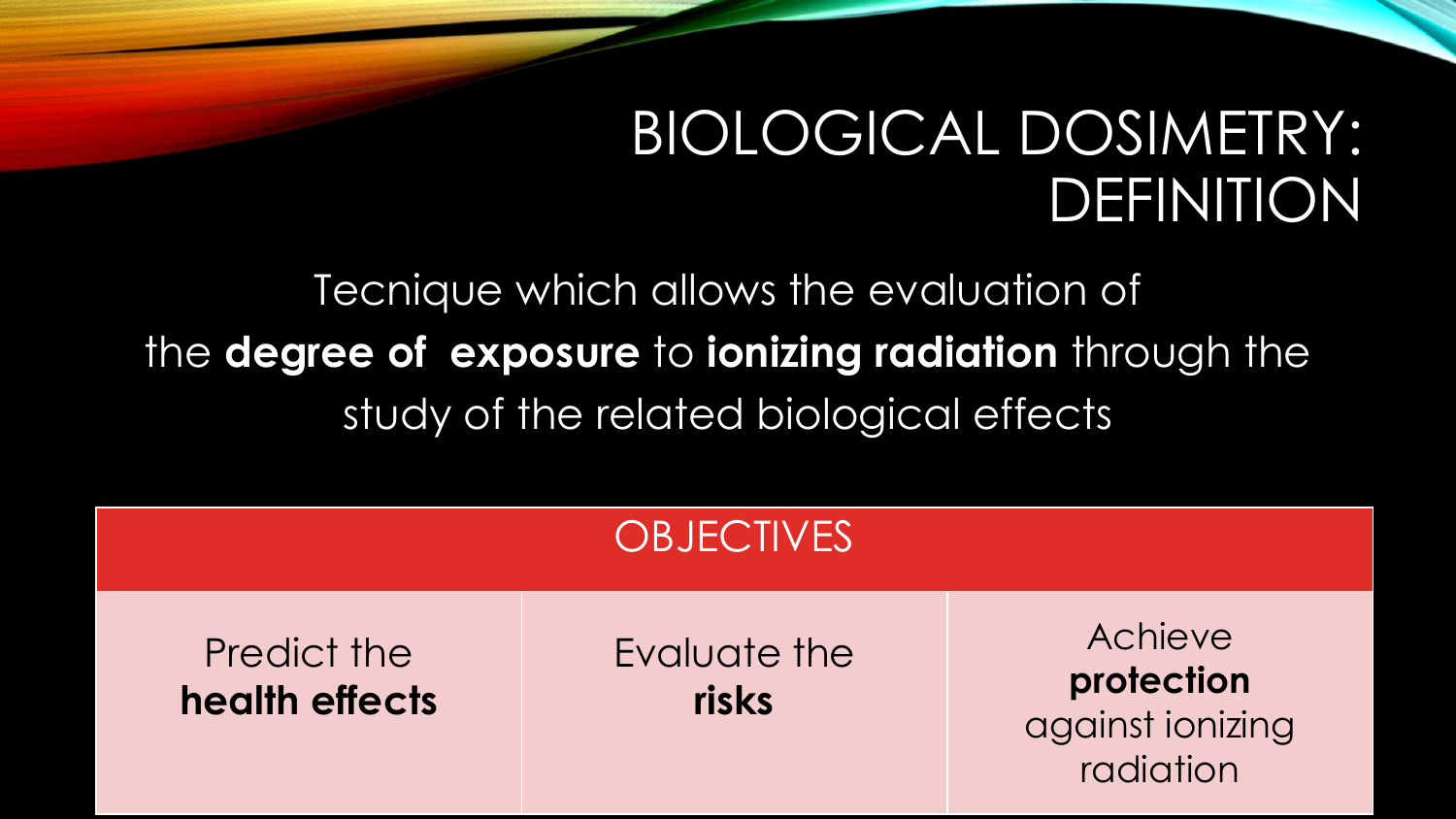## **BIOLOGICAL DOSIMETER**

Biological effect that can be used as a "quantitative" system in the estimation of received dosage

> The most used biological dosimeter is the study of **chromosomal alterations**

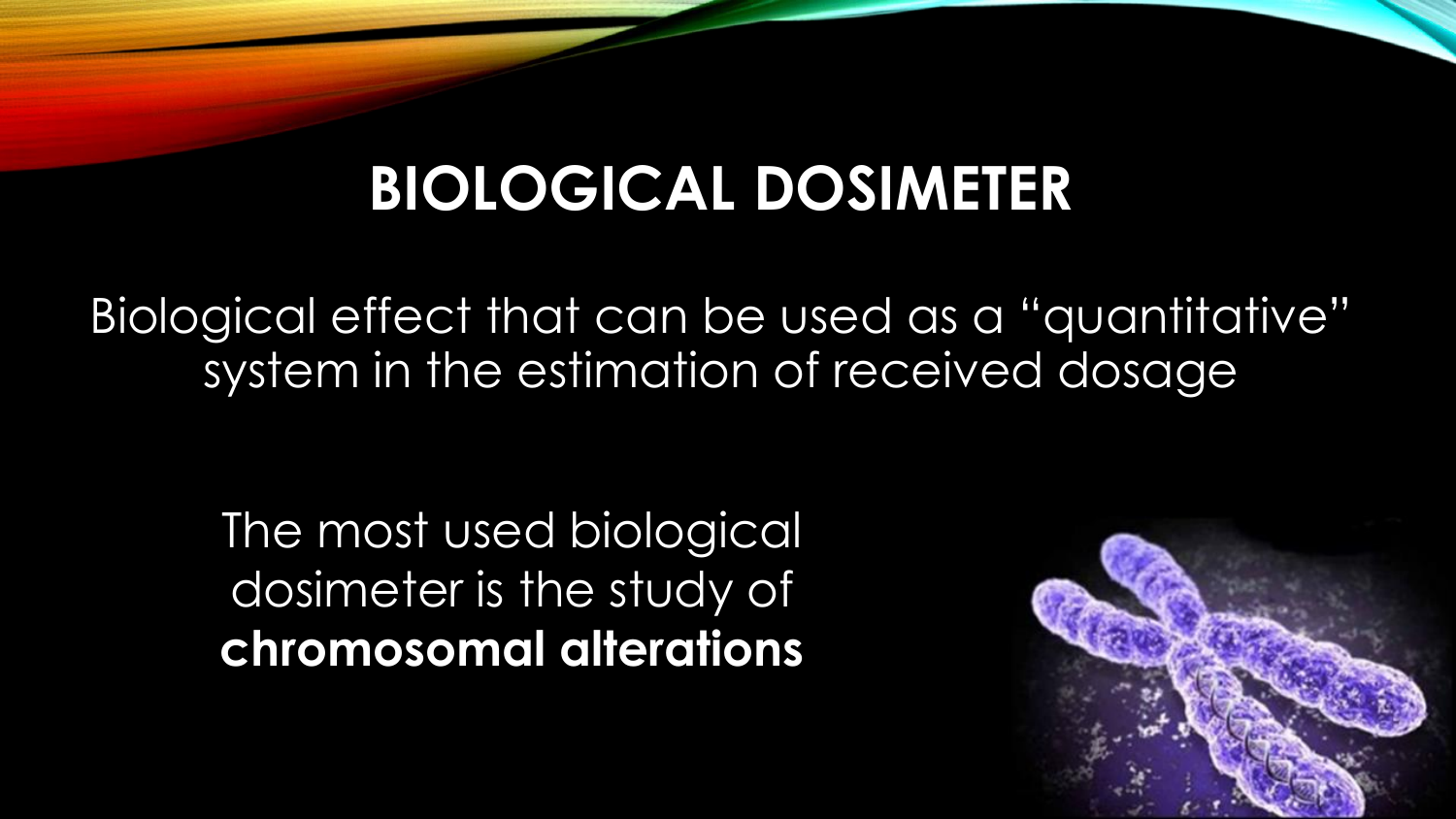# WHAT ARE THE EFFECTS OF IONIZING RADIATION?

## **Chromosomic aberrations**

**UNSTABLES** - dicentric chromosomes - micronucleus

**ESTABLES** translocacions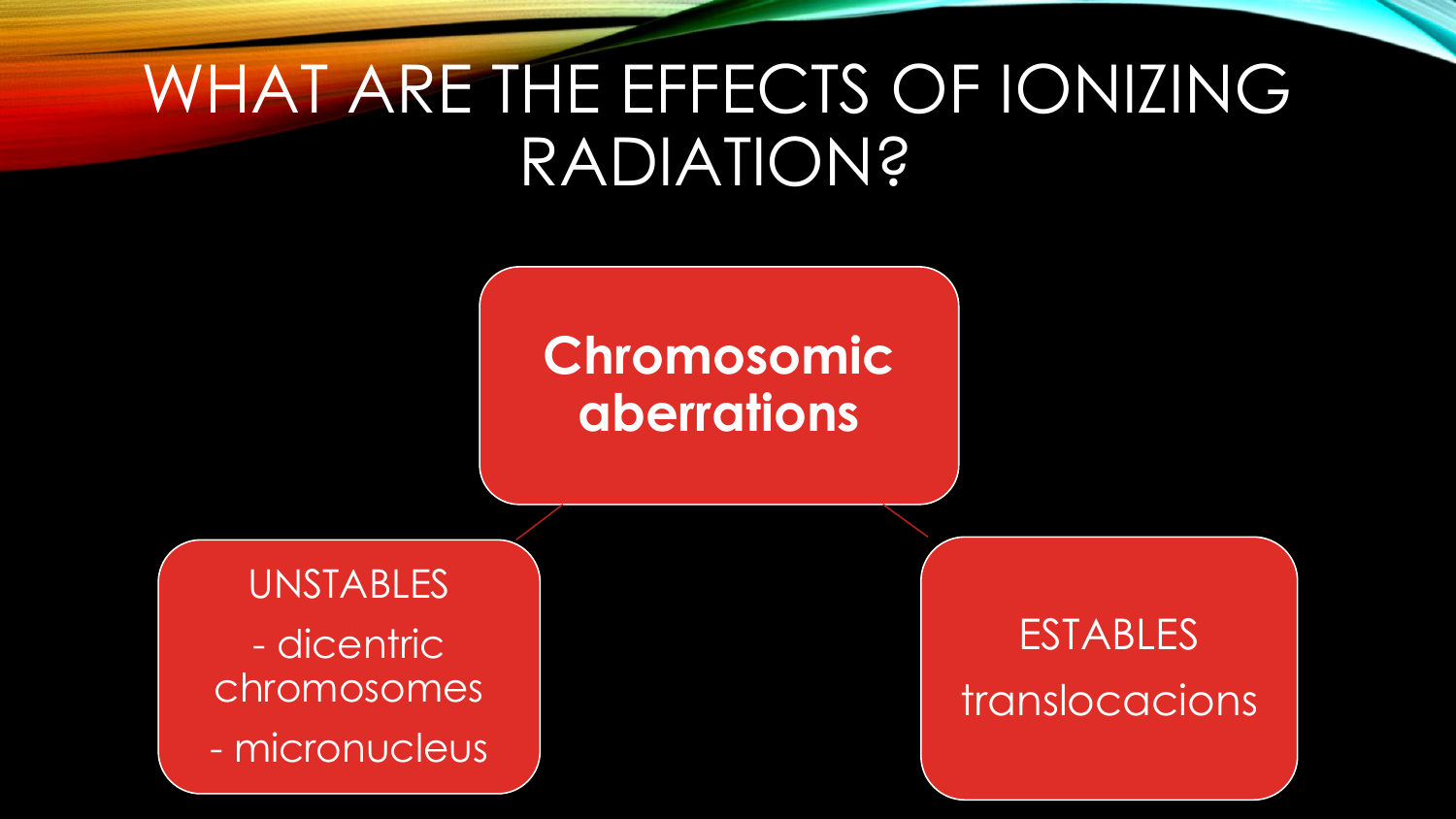## THE MAIN BIOLOGICAL TECHNIQUES USED AS BIOLOGICAL DOSIMETERS

#### STABLE ALTERATIONS (chronic exposure or acute recurrent exposure)

1. Chromosomic banding

2. FISH

UNSTABLE ALTERATIONS (acute exposure)

- 1. Dicentric chromosomes analysis
- 2. Binucleated cells or micronucleus analysis

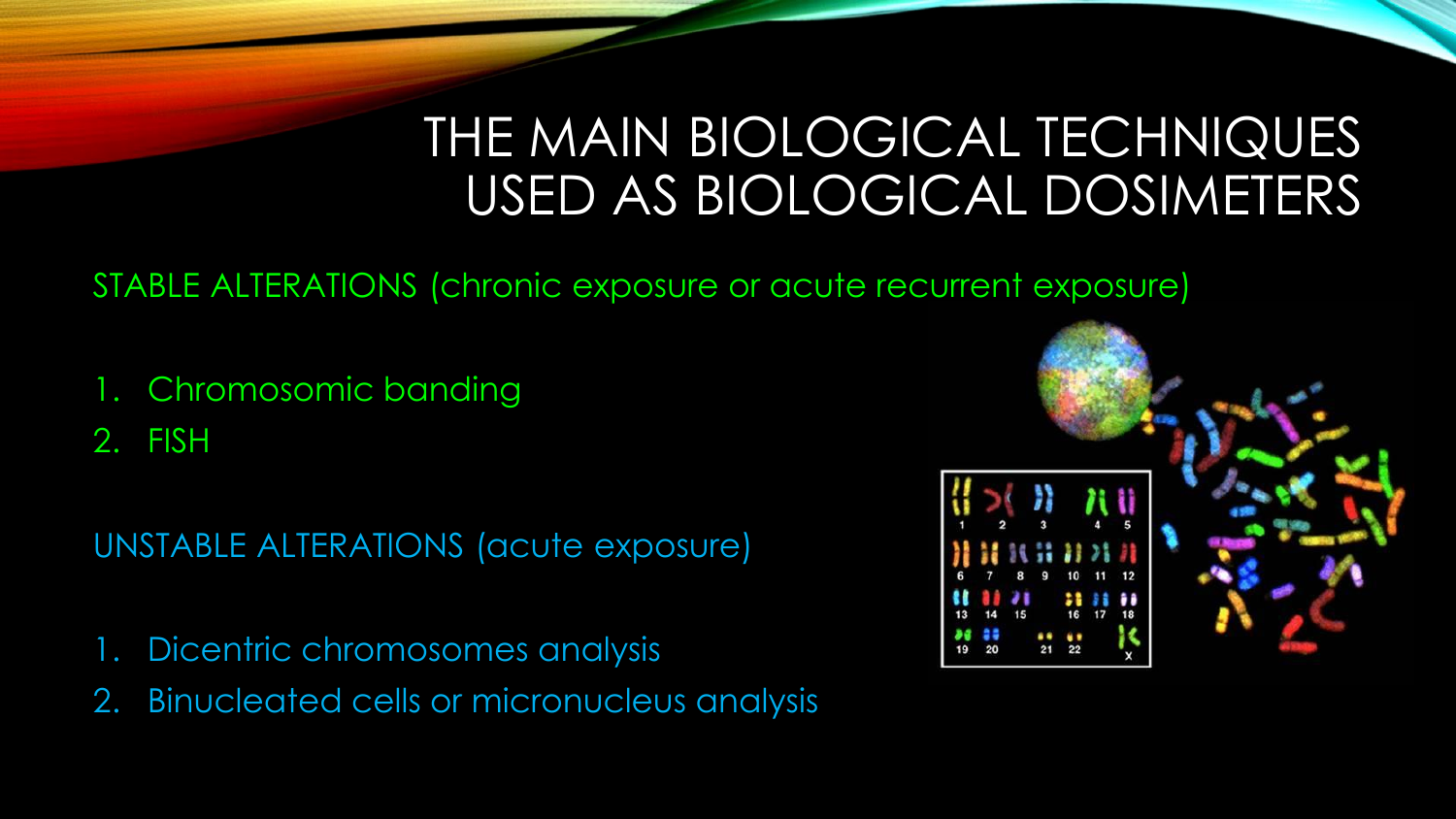### Which cells are analyzed?

# **LINFOCITES**



**WHY?** 

G0 permanent status

Continuous circulation around the body

Phytohemagglutin test (PHA)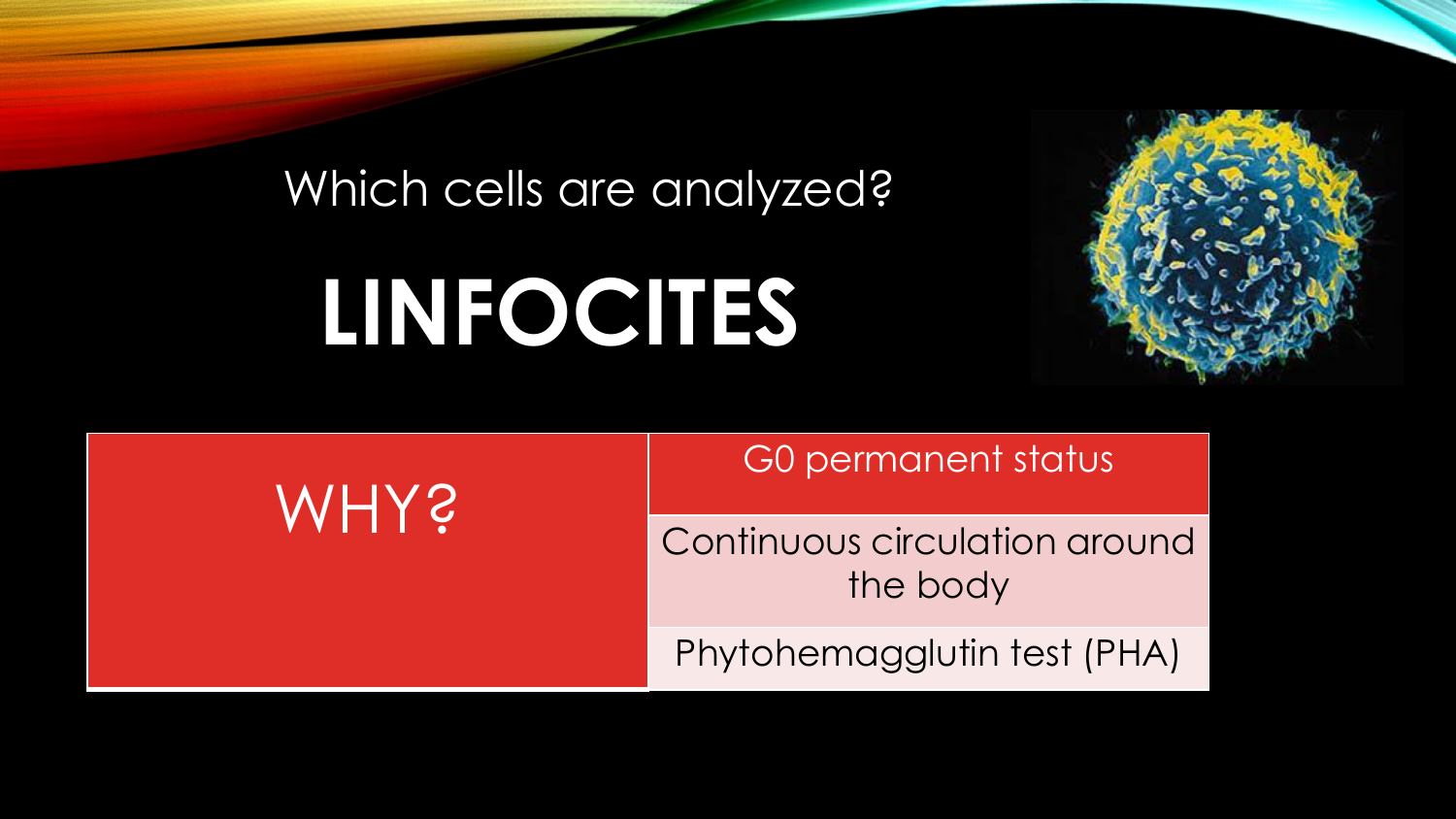# TECHINQUE CHOICE FACTORS:

- Time of exposure
- Exposed body area
- Time passed between the exposure and the measurement

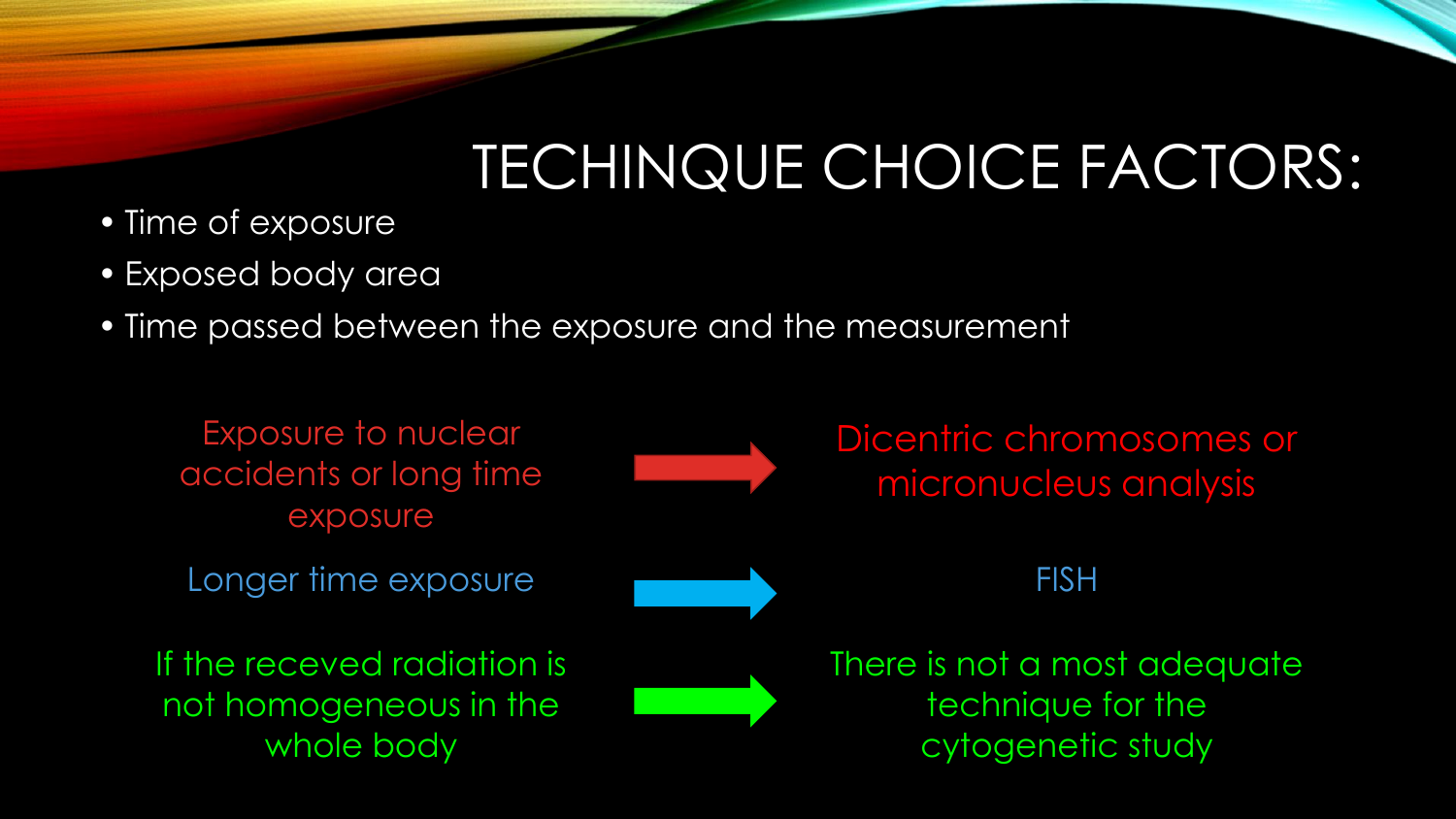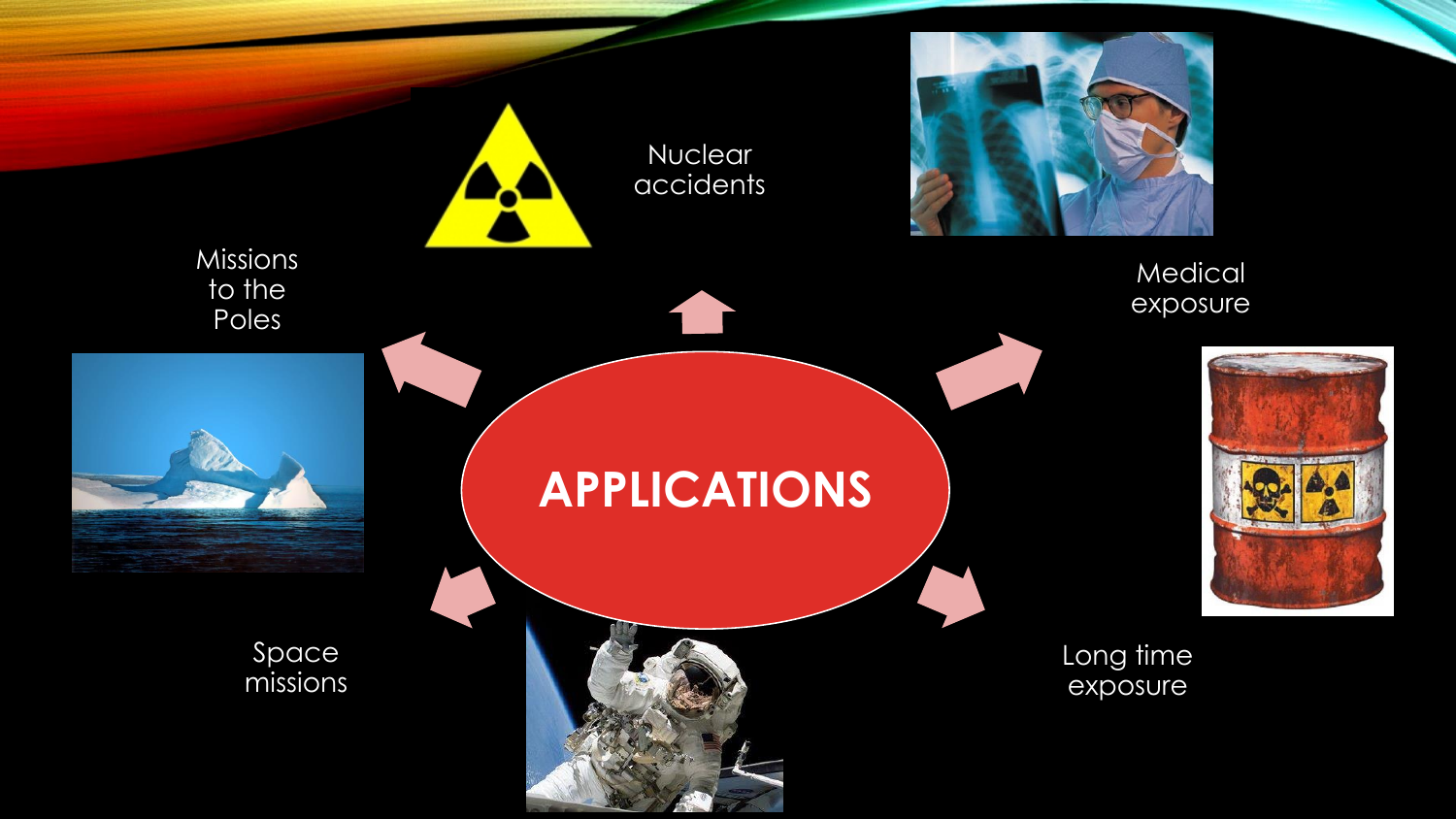## MEDICAL APPLICATIONS: EXAMPLES

Establish a **dosage-effect relationship** for patients who are exposed to radiation in order to **treat cancer (radiotherapy)**





Measure the radiation absorbed by **medical staff**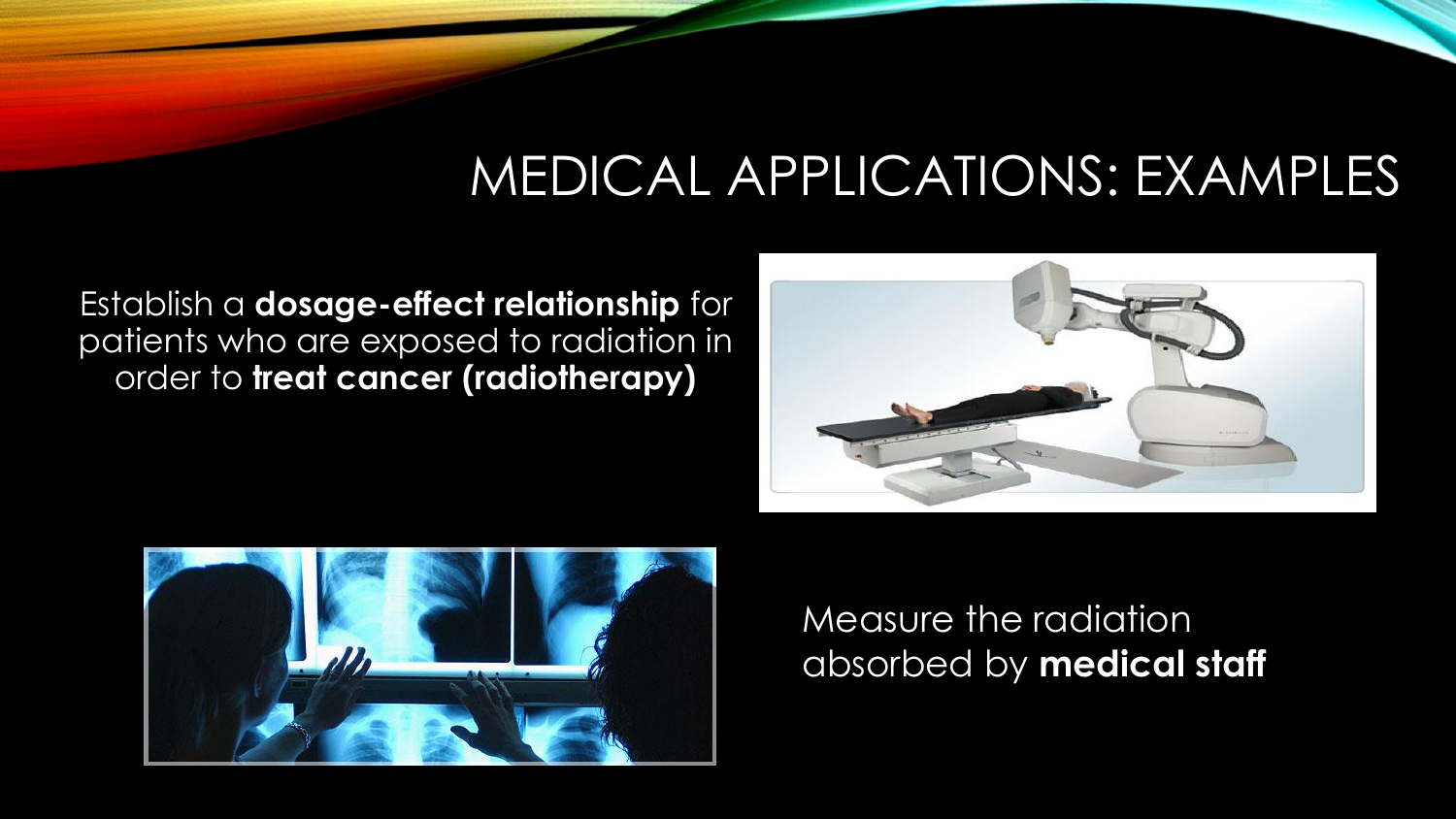## LIMITATIONS

### $\checkmark$  It is difficult to establish a direct **dosage-effect relationship**

### **Acumulated radiation** is not considered

### Many of the measured effects are **unstable in time**